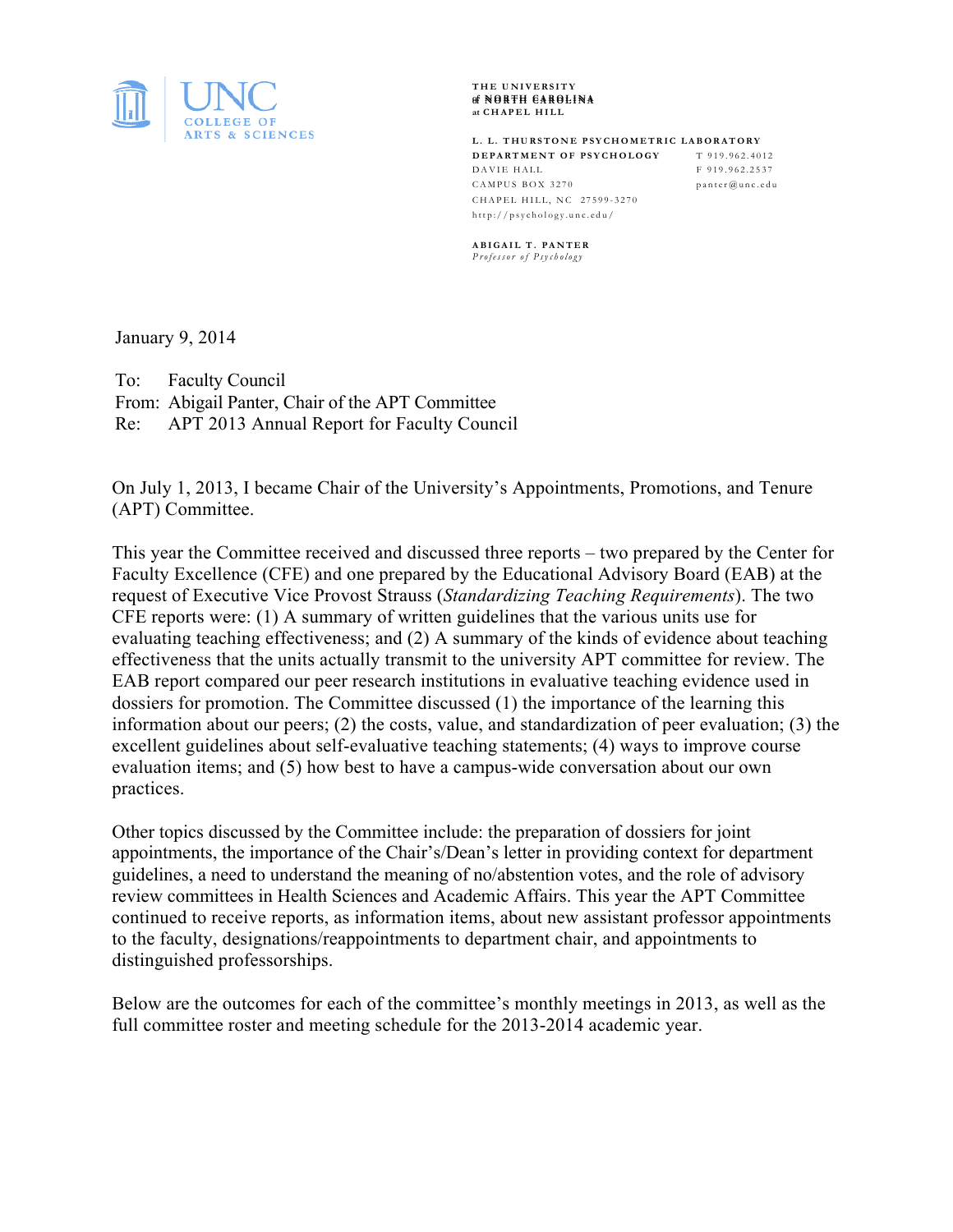| <b>Month</b>         | Number of<br><b>Dossiers</b><br><b>Approved</b> | Number of<br><b>Dossiers Not</b><br><b>Approved</b> | <b>Number Returned</b><br>for More<br><b>Information</b> |
|----------------------|-------------------------------------------------|-----------------------------------------------------|----------------------------------------------------------|
| January 11, 2013     | 12                                              |                                                     |                                                          |
| February 13, 2013    | 16                                              |                                                     |                                                          |
| March 13, 2013       | 36                                              |                                                     |                                                          |
| April 10, 2013       | 14                                              |                                                     |                                                          |
| May 8, 2013          | 14                                              |                                                     |                                                          |
| June 12, 2013        | 15                                              |                                                     |                                                          |
| July 10, 2013        | 9                                               |                                                     |                                                          |
| August 7, 2013       |                                                 |                                                     |                                                          |
| September $11, 2013$ | 4                                               |                                                     |                                                          |
| October 9, 2013      | 4                                               |                                                     |                                                          |
| November $6, 2013$   | 16                                              |                                                     |                                                          |
| December 4, 2013     | 19                                              |                                                     |                                                          |

**Annual APT Committee Report: 2013 Monthly Meeting Outcomes**

## **APT Committee Roster for Academic Year 2013-2014**

| <b>Term</b> | Name                  | Department/School                         | <b>Division</b> |
|-------------|-----------------------|-------------------------------------------|-----------------|
| 2016        | Gordon-Larsen, Penny  | Nutrition                                 | Prof Schools    |
| 2016        | Kingsolver, Joel      | <b>Biology</b>                            | AA              |
| 2016        | Smith, Jessica        | School of Government                      | Prof Schools    |
| 2016        | Tepper, Joel          | <b>Radiation Oncology</b>                 | HA              |
| 2015        | Corbie-Smith, Giselle | Social Medicine                           | HA              |
| 2015        | Herring, Amy          | <b>Biostatistics</b>                      | Prof Schools    |
| 2015        | Matchinske, Megan     | <b>English and Comparative Literature</b> | AA              |
| 2015        | McReynolds, Louise    | <b>History</b>                            | AA              |
| 2014        | Farber, Rosann        | Pathology & Lab Medicine Genetics         | HA              |
| 2014        | Muller, Eric          | Law                                       | Prof Schools    |
| 2014        | Panter, Abigail       | Psychology                                | AA              |
| 2014        | Thorp, John           | OB-GYN, Maternal & Child Health           | HA              |